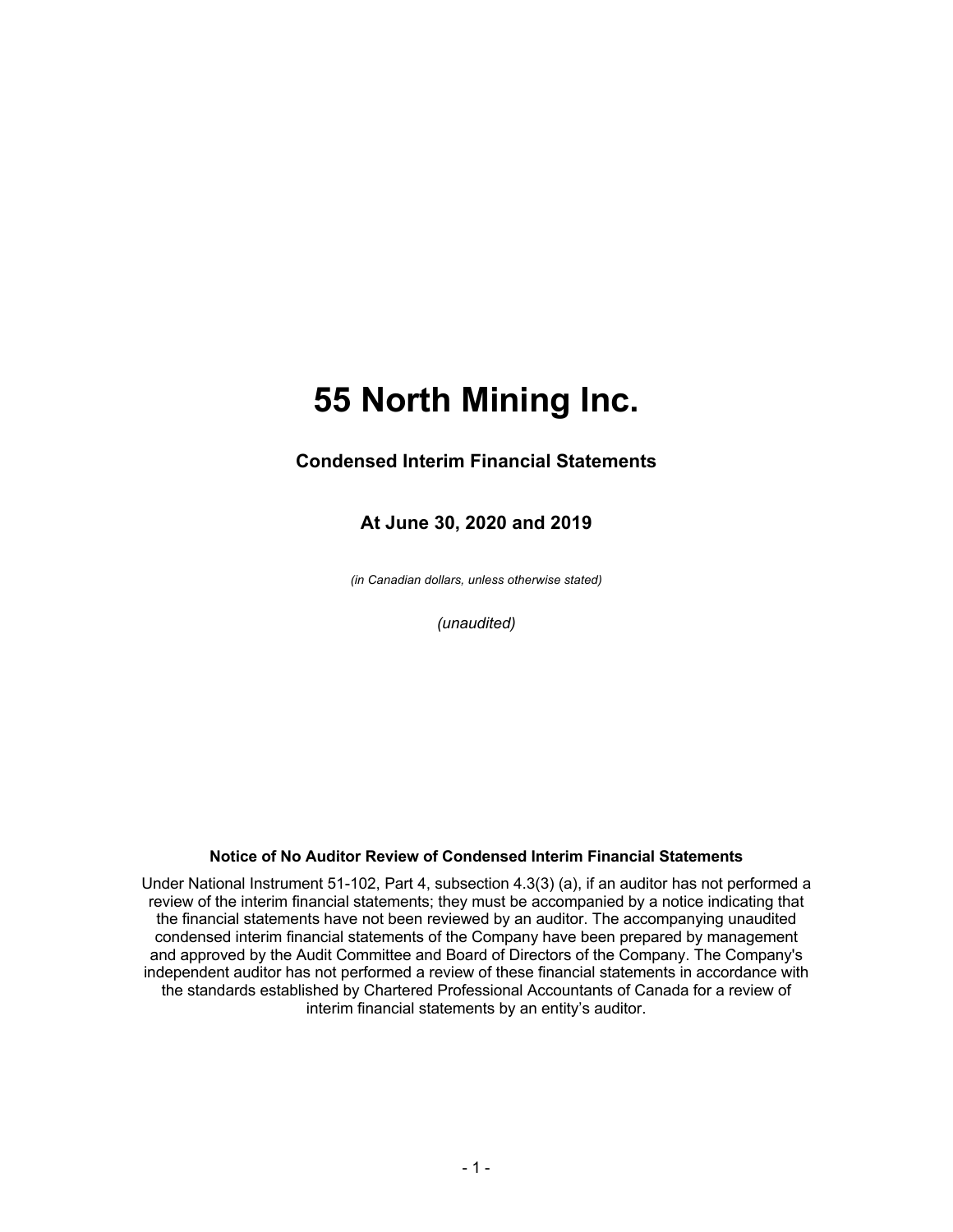**Condensed Interim Statements of Financial Position**

**(Unaudited)**

*Expressed in Canadian dollars*

|                                              | <b>June 30,</b> |            | December 31,   |            |  |
|----------------------------------------------|-----------------|------------|----------------|------------|--|
|                                              |                 | 2020       |                | 2019       |  |
| <b>ASSETS</b>                                |                 |            |                |            |  |
| <b>Current assets</b>                        |                 |            |                |            |  |
| Cash                                         | \$              | 56,907     | \$             | 2,315      |  |
| GST/HST recoverable                          |                 | 6,819      |                | 33,562     |  |
| Prepaids                                     |                 | 14,805     |                | 1,350      |  |
|                                              | \$              | 78,531     | \$             | 37,227     |  |
| <b>Fixed Assets</b>                          |                 | ---        |                | 485        |  |
|                                              | \$              | 78,531     | \$             | 37,712     |  |
|                                              |                 |            |                |            |  |
| <b>LIABILITIES AND SHAREHOLDERS' DEFICIT</b> |                 |            |                |            |  |
| <b>Current liabilities</b>                   |                 |            |                |            |  |
| Accounts payable and accrued liabilities     | \$              | 134,076    | \$             | 152,055    |  |
| Advance payable                              |                 | 520,542    |                | 389,455    |  |
|                                              |                 | 654,618    |                | 541,510    |  |
| Shareholders' deficit                        |                 |            |                |            |  |
| Share capital (Note 4)                       | 28,940,766      |            |                | 28,940,766 |  |
| Warrant reserve                              |                 | 116,400    |                | 116,400    |  |
| <b>Deficit</b>                               | (29, 633, 253)  |            | (29, 560, 964) |            |  |
|                                              |                 | (576, 087) |                | (503, 798) |  |
|                                              | \$              | 78,531     | \$             | 37,712     |  |

*The accompanying notes are an integral part of these condensed interim financial statements.*

On behalf of the Board: Signed:

*"Bruce Reid" "Sethu Raman"* \_\_\_\_\_\_\_\_\_\_\_\_\_\_\_\_\_\_\_\_\_\_ \_\_\_\_\_\_\_\_\_\_\_\_\_\_\_\_\_\_\_\_\_\_

Director Director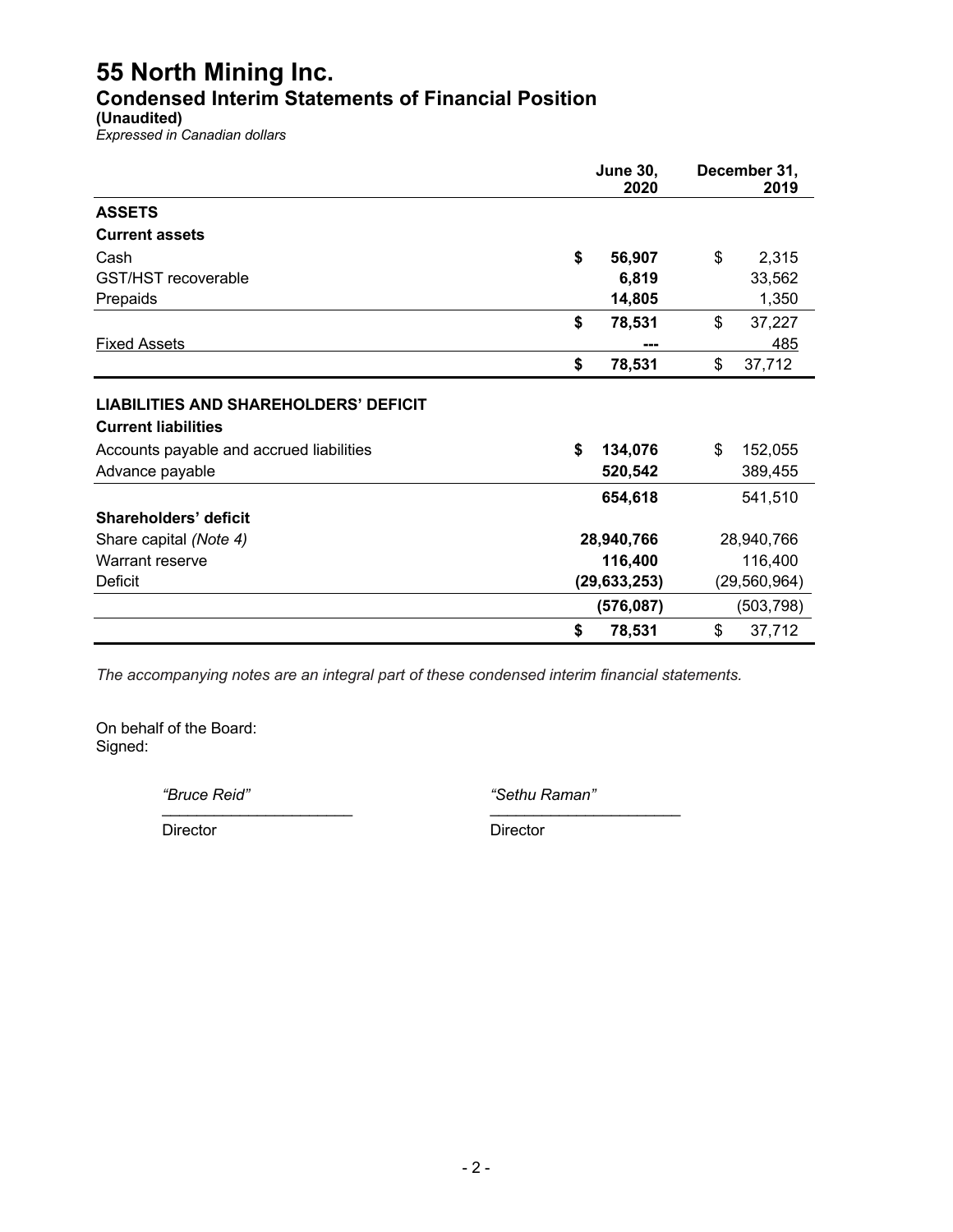## **Condensed Interim Statements of Comprehensive Loss**

**For the three and six months ended June 30, 2020 and 2019**

**(Unaudited)**

*Expressed in Canadian dollars, except shares and per share amounts*

|                                                                                           | 3 months ended<br>June |            |              |    | 6 months ended<br>June |    |              |
|-------------------------------------------------------------------------------------------|------------------------|------------|--------------|----|------------------------|----|--------------|
|                                                                                           |                        | 2020       | 2019         |    | 2020                   |    | 2019         |
| <b>Expenditures</b>                                                                       |                        |            |              |    |                        |    |              |
| General and administration                                                                | \$                     | 101,319    | \$<br>44,565 |    | \$171,804              |    | \$139,298    |
| Depreciation                                                                              |                        |            |              |    | 485                    |    |              |
| Project costs                                                                             |                        |            | 32,900       |    |                        |    | 64,600       |
| Interest expense                                                                          |                        |            | 1,566        |    | ---                    |    | 3,127        |
| Loss before taxes                                                                         |                        | (101, 319) | (79, 031)    |    | (172, 289)             |    | (207, 025)   |
| Un-refundable deposit (Note 11)                                                           |                        | 100,000    |              |    | 100,000                |    |              |
| <b>Future tax recovery</b>                                                                |                        | ---        | 42,893       |    | ---                    |    | 42,893       |
| Income (Loss) and comprehensive<br>loss for the period                                    | \$                     | 1,319      | \$ (36, 138) |    | \$ (72, 289)           |    | \$(164, 132) |
| Basic and diluted loss per share                                                          | \$                     | (0.00)     | \$<br>(0.00) | \$ | (0.00)                 | \$ | (0.00)       |
| Weighted average number of shares<br>outstanding during the period -<br>basic and diluted |                        | 79,348,050 | 52,964,717   |    | 79,348,050             |    | 52,964,717   |

*The accompanying notes are an integral part of these condensed interim financial statements.*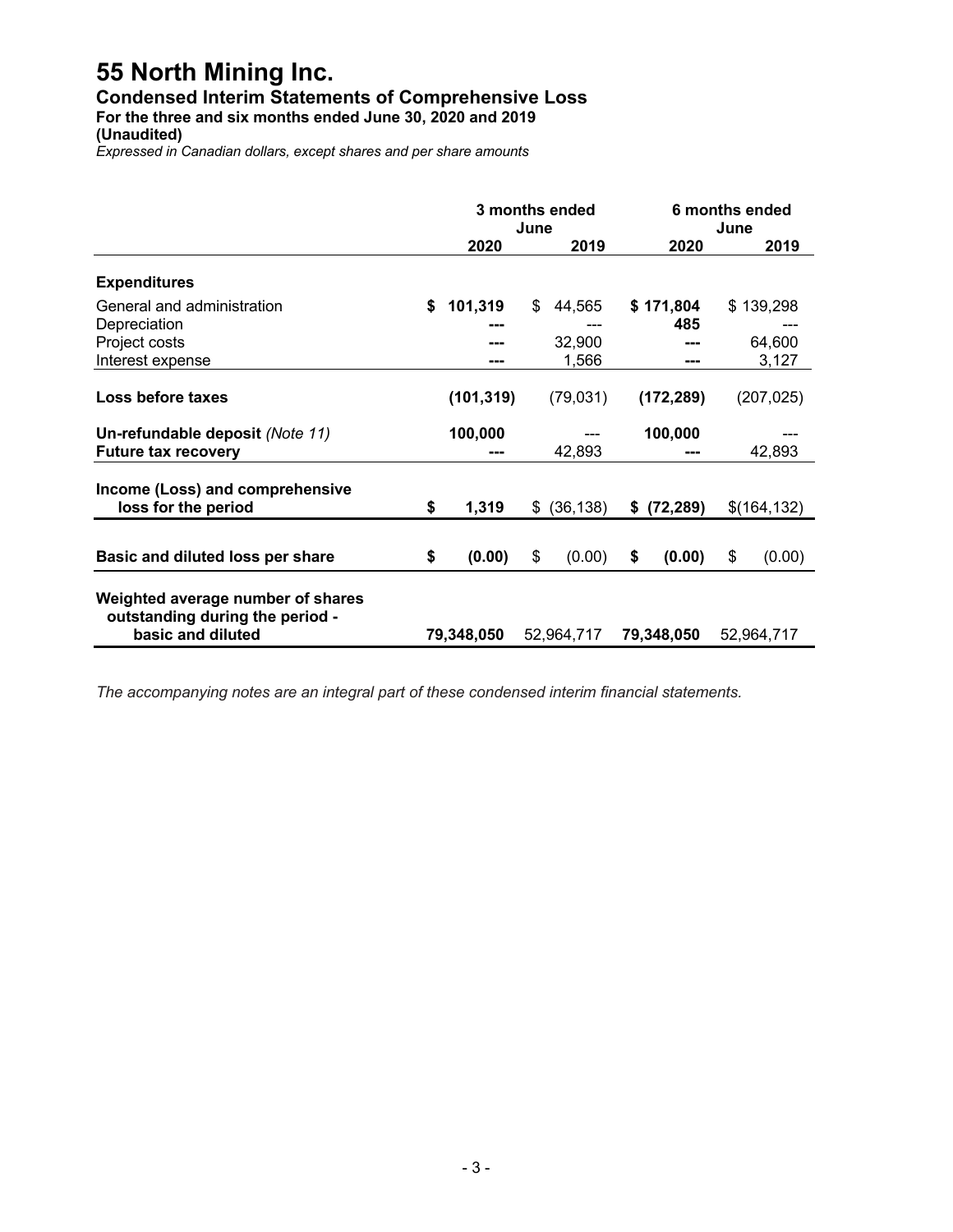## **Condensed Interim Statements of Changes in Deficit**

**For the six months ended June 30, 2020 and 2019**

**(Unaudited)**

*Expressed in Canadian dollars*

|                                     | <b>Share</b><br>Capital | Warrant<br><b>Reserve</b> | <b>Deficit</b>   | Total         |
|-------------------------------------|-------------------------|---------------------------|------------------|---------------|
| <b>Balance at December 31, 2018</b> | \$27,814,616            | 74,000<br>S.              | \$(30, 381, 573) | \$(2,492,957) |
| Loss for the period                 |                         |                           | (164,132)        | (164,132)     |
| Balance at June 30, 2019            | \$27,814,616            | 74,000<br>S.              | \$(30, 545, 705) | \$(2,657,089) |
| <b>Balance at December 31, 2019</b> | \$28,940,766            | 116,400<br>\$             | \$(29, 560, 964) | \$ (503, 798) |
| Loss for the period                 |                         |                           | (72, 289)        | (72, 289)     |
| Balance at June 30, 2020            | \$27,814,616            | S<br>74,000               | \$(29, 633, 253) | \$ (576,087)  |

*The accompanying notes are an integral part of these condensed interim financial statements.*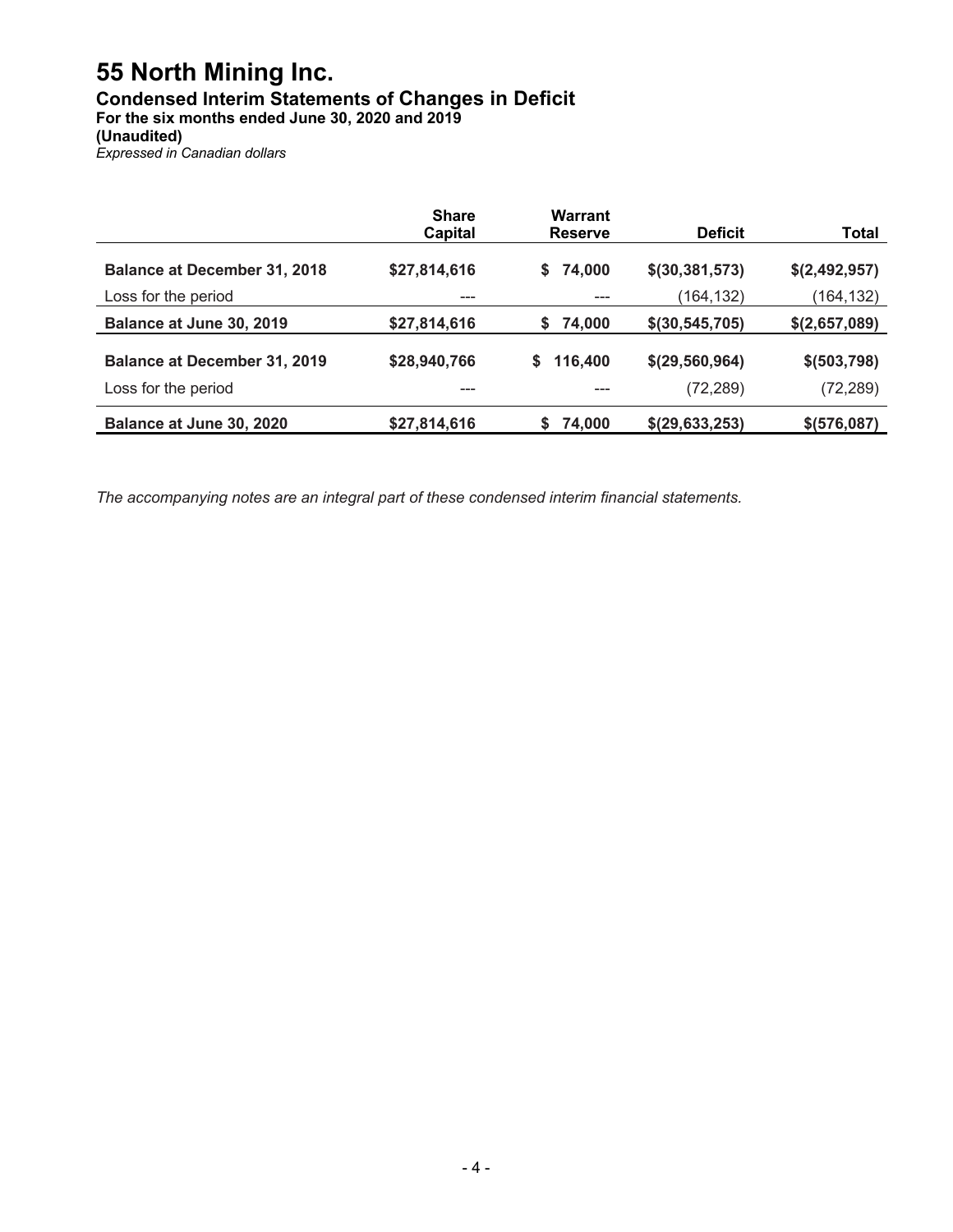## **55 North Mining Inc. Condensed Interim Statements of Cash Flows**

**For the six months ended March 31, 2020 and 2019**

#### **(Unaudited)**

*Expressed in Canadian dollars*

|                                               | 2020            | 2019         |
|-----------------------------------------------|-----------------|--------------|
| Cash provided by (used in):                   |                 |              |
| <b>OPERATING ACTIVITIES</b>                   |                 |              |
| Net loss for the period                       | \$<br>(72, 289) | \$(207,025)  |
| Depreciation expense                          | 485             | 972          |
| Net change in non-cash working capital items: |                 |              |
| Amounts receivable                            | 26,743          | (3,528)      |
| Prepaids                                      | (13, 455)       | (3,600)      |
| Accounts payable and accrued liabilities      | (17, 979)       | 36,579       |
| Promissory note payable                       |                 | 3,138        |
|                                               | (76, 495)       | (173, 464)   |
| <b>FINANCING ACTIVITIES</b>                   |                 |              |
| Advance received (reimbursed)                 | 131,087         | (57, 690)    |
| Shares to be issued                           |                 |              |
| Due to related parties                        |                 |              |
|                                               | 131,087         | (57, 690)    |
|                                               |                 |              |
| Net decrease in cash                          | 54,595          | (231, 154)   |
| Cash, beginning of period                     | 2,315           | 246,034      |
| Cash, end of period                           | \$<br>56,907    | \$<br>14,880 |

*The accompanying notes are an integral part of these condensed interim financial statements.*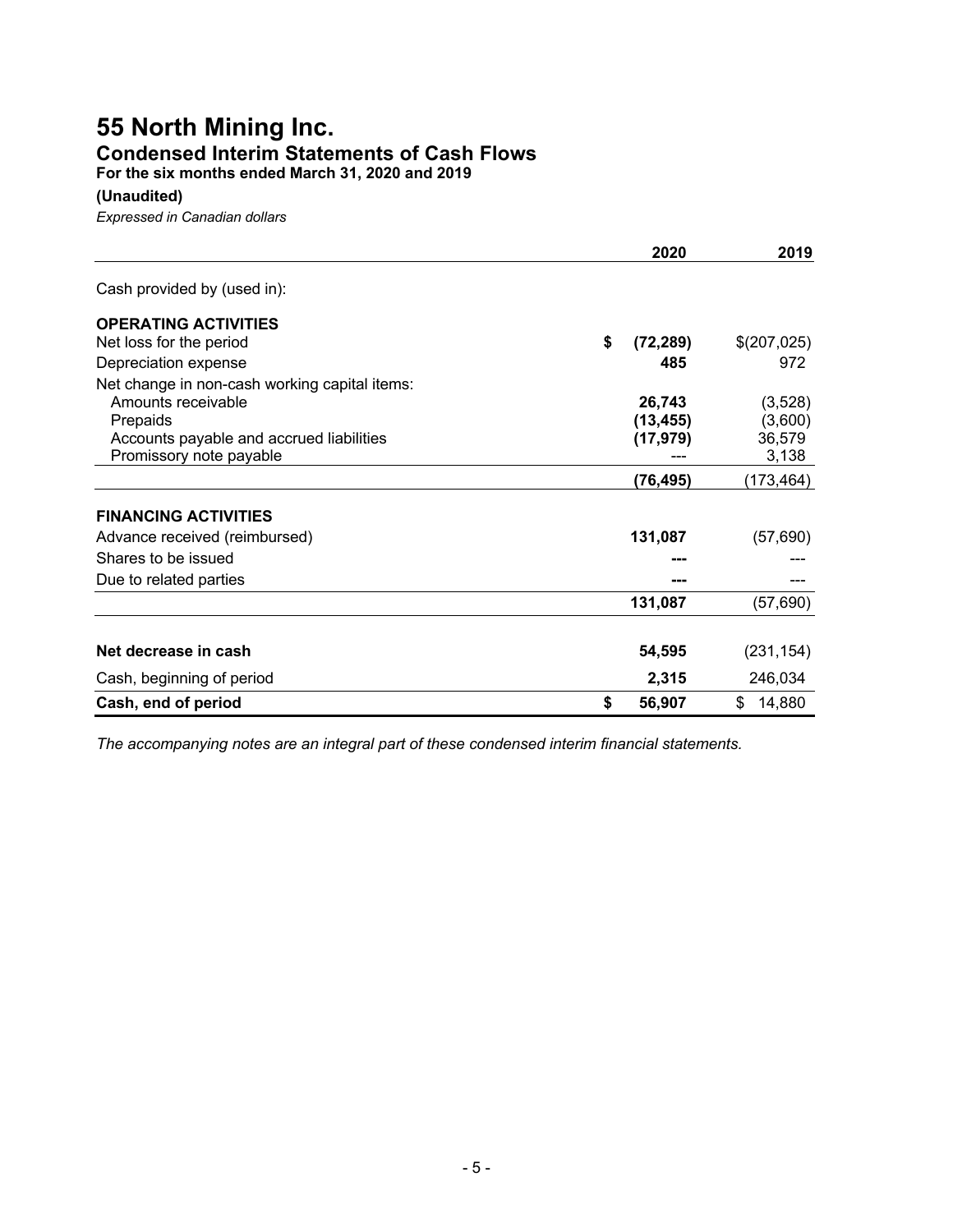*Expressed in Canadian dollars unless otherwise indicated*

#### **1. CORPORATE INFORMATION**

55 North Mining Inc. ("55 North" or the "Company") was incorporated under the Canada Business Corporations Act on December 5, 2008 as SGX Resources Inc. At the shareholder meeting held on June 6, 2018, shareholders approved a name change to 55 North Mining Inc. The Company acquires, explores, and develops mineral properties in the Timmins region of Ontario, Canada.

The Company's corporate head office is located at 401 Bay Street, Suite 2702, Toronto ON M5H 2Y4. The registered office of the Company is MLT Aikins LLP, 30th Floor, 360 Main Street, Winnipeg, MB R3C 4G1.

#### **Going Concern**

In addition to ongoing working capital requirements, the Company may be required to secure sufficient funding for exploration and development programs, general and administration costs. Although management may have been successful in the past in undertaking financing, there can be no assurance that management will be able to do so in the future on terms acceptable to the Company.

These financial statements have been prepared on a going concern basis, which assumes that the Company will be able to realize assets and discharge liabilities in the normal course of operations for the foreseeable future. These financial statements do not reflect the adjustments to the carrying values of assets and liabilities, the reported revenues and expenses, and statement of financial position classifications that might be necessary if the Company was unable to continue as a going concern. These adjustments could be material.

These condensed interim financial statements of the Company for the three and six months ended June 30, 2020 were approved and authorized for issue by the Board of Directors of the Company on August 13, 2020.

#### **2. SIGNIFICANT ACCOUNTING POLICIES, JUDGMENTS AND ESTIMATES**

#### **a) Basis of presentation:**

The Company prepares its financial statements in accordance with International Financial Reporting Standards ("IFRS") as issued by the International Accounting Standards Board ("IASB") and IFRS Interpretations Committee ("IFRIC") which the Canadian Accounting Standards Board has approved for incorporation into Part I of the Chartered Professional Accountants Canada Handbook. These financial statements have been prepared under the historical cost method, except for certain financial instruments measured at fair value. The Company has consistently applied the accounting policies used in preparation of these financial statements throughout all the periods presented. Critical accounting judgments and estimates used by management in the preparation of these financial statements are presented in Note 3.

These financial statements are presented in Canadian dollars, which is also the Company's functional currency. All reference to dollars (\$) are to Canadian dollars unless otherwise noted.

These condensed interim financial statements have been prepared using the same accounting policies and methods of computation as the annual consolidated financial statements of the Company as at and for the year ended December 31, 2019. Accordingly, these condensed interim financial statements should be read in conjunction with the audited financial statements for the year ended December 31, 2019.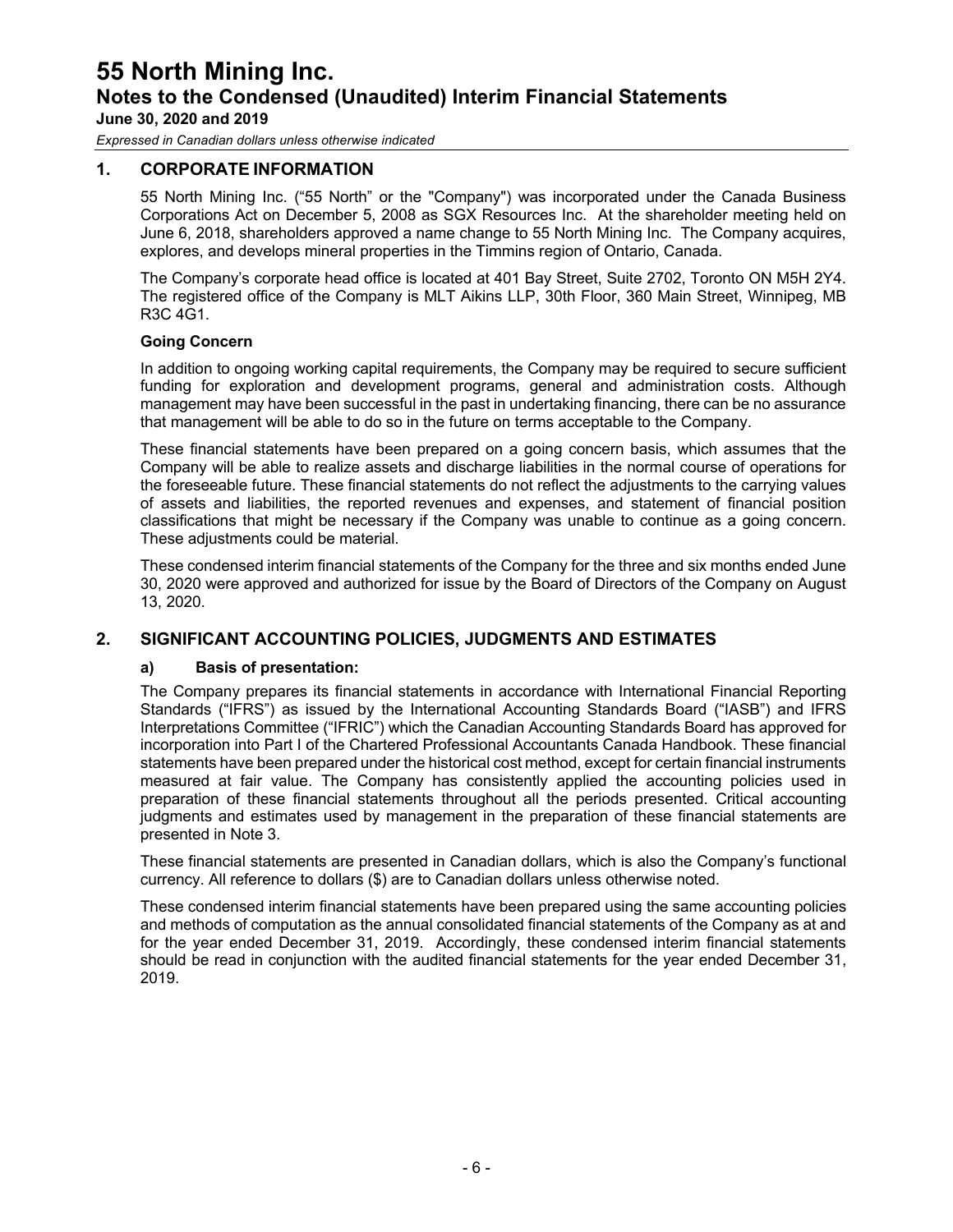*Expressed in Canadian dollars unless otherwise indicated*

#### **2. SIGNIFICANT ACCOUNTING POLICIES, JUDGMENTS AND ESTIMATES (CONT'D)**

#### **b) Accounting changes**

Certain new standards, interpretations, amendments and improvements to existing standards were issued by the IASB or IFRIC. Some updates that are not applicable or are not consequential to the Company may have been excluded from the list below. None of these is expected to have a significant effect on the Consolidated Financial Statements of the Company.

The Conceptual Framework for Financial Reporting (revised in 2018) has been updated to expand on the existing Conceptual Framework by focusing on the elements of financial statements, recognition and derecognition, measurement, and presentation and disclosure. The standard is effective for annual periods beginning on or after January 1, 2020. These new standards and changes did not have any material impact on the Company's financial statements.

Amendments to IAS 1 – Presentation of Financial Statements and IAS 8 – Accounting Policies, Changes in Accounting Estimates and Errors has been updated. The definition of "material" is being clarified for purpose of improving consistency and application of the concept where applicable. The standard is effective for annual periods beginning on or after January 1, 2020. This new standard and changes did not have any material impact on the Company's financial statements.

#### **3. CRITICAL ACCOUNTING ESTIMATES ANDJUDGMENTS**

The preparation of these financial statements requires management to use estimates and judgments that affect the reported amounts of assets and liabilities, as well as revenues and expenses. These estimates are reviewed periodically, and, as adjustments become necessary, they are reported in net loss in the period in which they become known.

The recoverability of deferred expenditures is dependent upon the discovery of economically recoverable reserves and resources, securing and maintaining title and beneficial interest in the properties, the ability to obtain necessary financing to complete exploration, development and construction of processing facilities, obtaining certain government approvals and attaining profitable production.

The likelihood that tax positions taken will be sustained upon examination by applicable tax authorities is assessed based on individual facts and circumstances of the relevant tax position evaluated in light of all available evidence. Where applicable tax laws and regulations are either unclear or subject to ongoing varying interpretations, it is reasonably possible that changes in these estimates can occur that materially affect the amounts of income tax provision. At the end of each reporting period, the Company reassesses unrecognized income tax assets.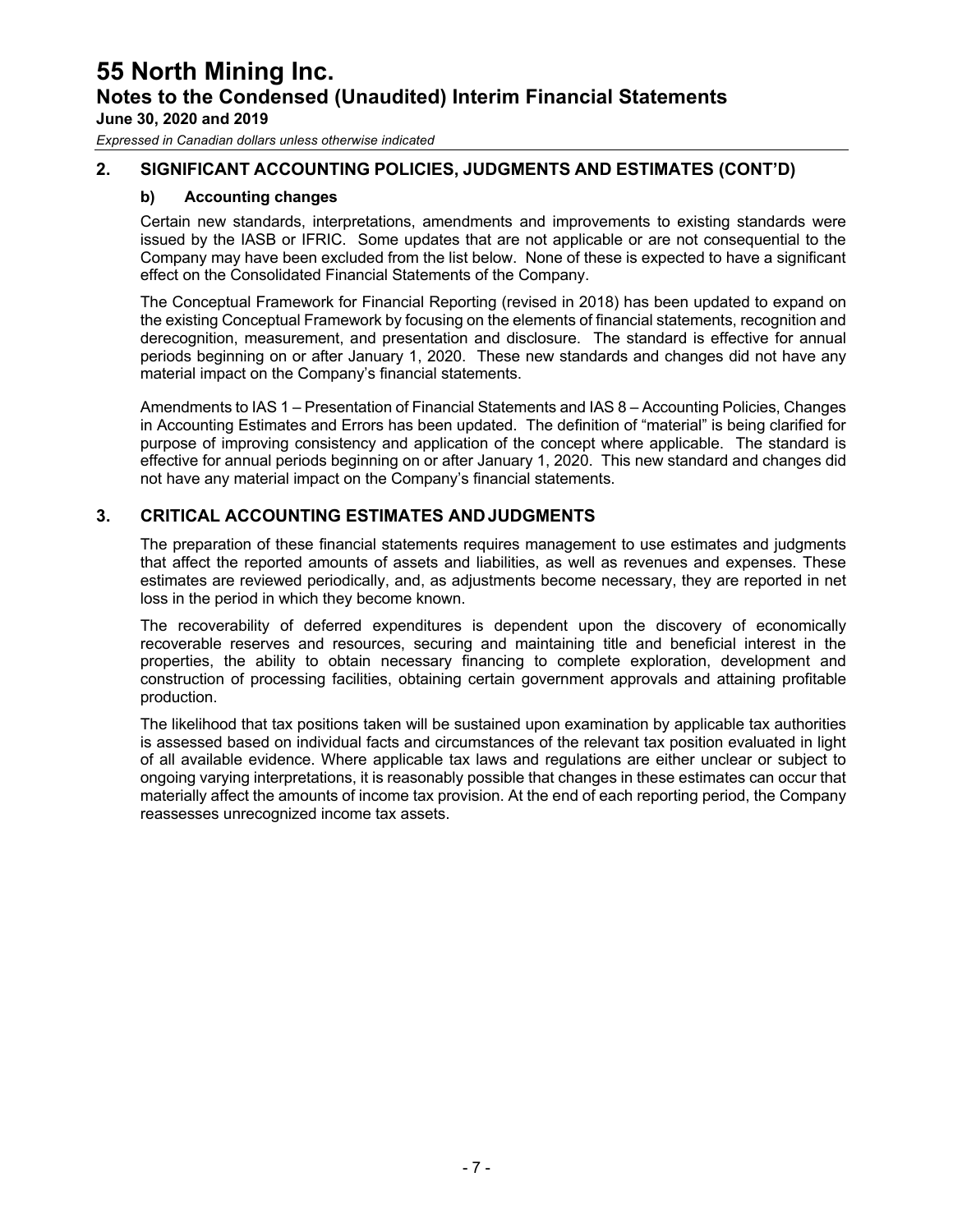*Expressed in Canadian dollars unless otherwise indicated*

#### **4. SHARE CAPITAL**

#### **a) Authorized:**

The Company is authorized to issue an unlimited number of common shares with each common share entitled to one vote.

#### **b) Common shares issued:**

|                                              | <b>Number of Shares</b> | <b>Stated Capital</b> |
|----------------------------------------------|-------------------------|-----------------------|
| Balance, December 31, 2018                   | 52,964,717              | \$27,814,616          |
| Shares issued in private placement           | 26,383,333              | 1,144,000             |
| Value of associated warrants                 | ---                     | (15, 400)             |
| Share issue costs                            | ---                     | (2, 450)              |
| Balance, December 31, 2019 and June 30, 2020 | 79,348,050              | \$28,940,766          |

At the shareholder meeting held on June 6, 2018, shareholders approved the consolidation of the number of shares outstanding at a ratio of 3:1, with fractional shares being cancelled. The shares listed above are presented on a post-consolidation basis. The number of common shares, common shares issuable upon exercise of the outstanding options of the Company, and per common share amounts, were also proportionally adjusted to reflect the share consolidation for the year ended December 31, 2018.

On July 4, 2018, the Company closed a private placement offering for gross proceeds of \$222,000 by the issuance of 3,699,994 Units at a price of \$0.06 per Unit. Each Unit is comprised of one flow through common share and one non-flow-through purchase warrant entitling the holder to acquire one additional common share at a price of \$0.07 per share for 24 months.

On December 24, 2018, the Company closed a private placement offering for gross proceeds of \$102,000 by the issuance of 1,700,000 flow-through shares at a price of \$0.06 per share.

On December 28, 2018, the Company closed a private placement offering for gross proceeds of \$150,000 by the issuance of 2,500,000 flow-through shares at a price of \$0.06 per share.

On July 9, 2019, the Company completed a non-brokered private placement offering of 3,333,333 common shares of the Company, at a price of \$0.06 per common share, for aggregate gross proceeds of \$200,000.

On November 14, 2019, the Company settled \$834,000 of debt by issuing 20,850,000 common shares of the Company at a deemed price of \$0.04 per share to certain creditors of the Company, including certain of its directors and officers.

On December 18, 2019, the Company finalized the settlement of \$110,000 in indebtedness to a service provider through the issuance of 2,200,000 units at \$0.05 per unit. Each unit consisted of one common share and one common share purchase warrant. Each Warrant entitles the holder to purchase one common share for a period of thirty-six months from the date of issuance at \$0.06.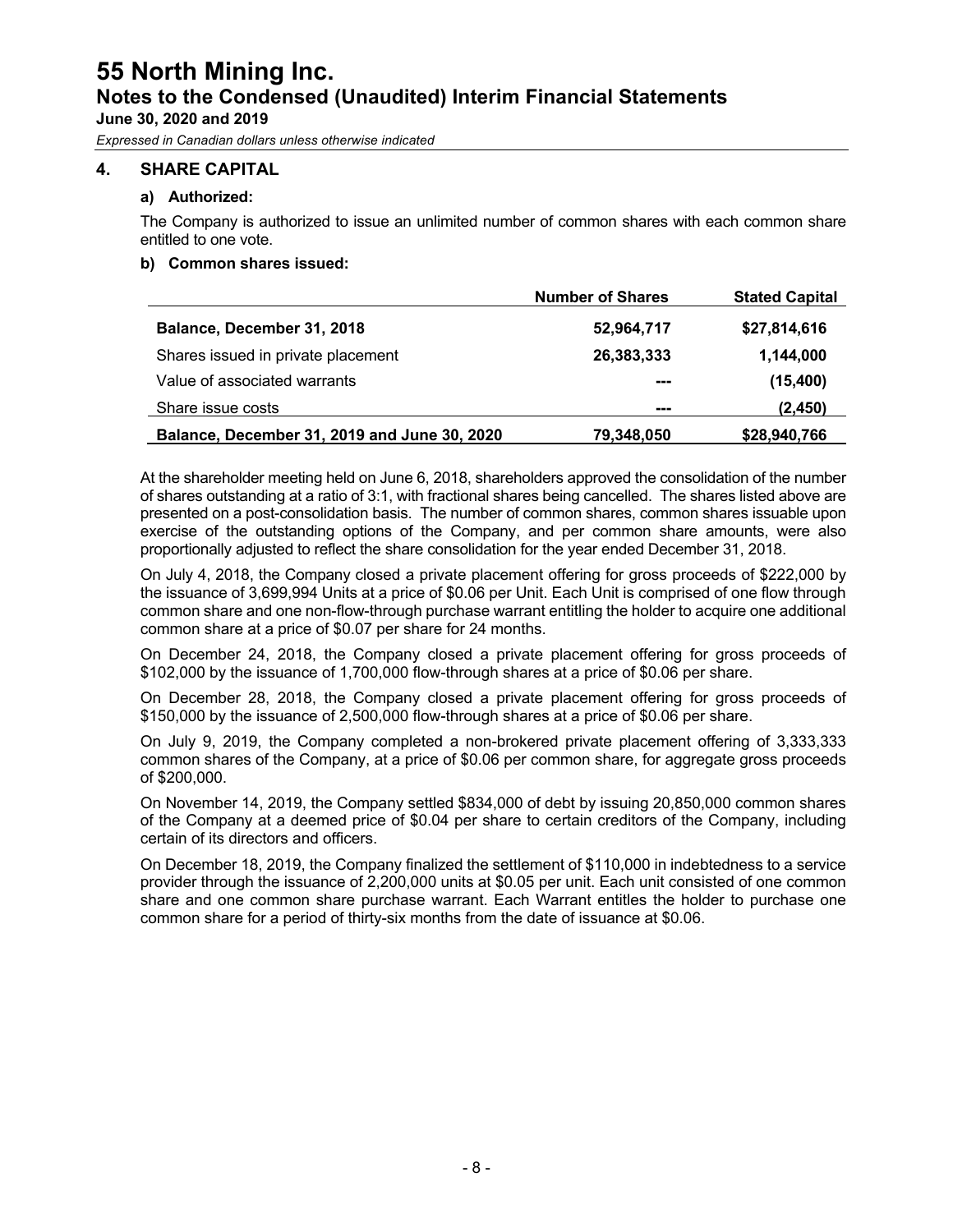*Expressed in Canadian dollars unless otherwise indicated*

#### **5. SHARE OPTIONS**

The Company may grant options to directors, officers, employees, and technical consultants of the Company. The maximum number of shares reserved for issuance under all securities compensation arrangements is limited to 10% of the total number of issued and outstanding shares exercisable for a period of up to 10 years. The maximum number of shares that may be issued to any officer, director or employee shall not exceed 5% of the total number of issued and outstanding shares. The maximum number of shares that may be issued to technical consultants, including investor relation consultants, shall not exceed 2% of the total number of issued and outstanding shares.

On October 7, 2019, the Company's Board issued 3,000,000 incentive share options to Officers, Directors, employees and consultants. These options have a 5-year term and an exercise price of \$0.05. Share issue costs were estimated on the date of the grant using the Black-Scholes option-pricing model with the following weighted average assumptions used for grants: dividend yield of 0%, expected volatility of 33%, risk free interest rate of 1.32% and expected life of 5 years. The Company then used the relative fair value method to value the warrants together with the value of the share capital issued. These options remain unexercised at June 30, 2020.

A summary of the status of the Company's outstanding options as at June 30, 2020 and December 31, 2019 and changes during the periods then ended are as follows:

|                           |               | Jun. 30, 2020  |               | Dec. 31, 2019  |
|---------------------------|---------------|----------------|---------------|----------------|
|                           |               | Weighted       |               | Weighted       |
|                           |               | average        |               | average        |
|                           | <b>Number</b> | exercise price | <b>Number</b> | exercise price |
| <b>Balance, beginning</b> | 3,000,000     | 0.05           | ---           |                |
| Granted                   | $- - -$       | ---            | 3,000,000     | 0.05           |
| Balance, ending           | 3,000,000     | 0.05           | ---           | 0.05           |

The average remaining life of the options is 4.27 years.

#### **6. WARRANTS**

A summary of the status of the Company's outstanding warrants and changes are as follows:

|                           |               | Jun. 30, 2020  |          |               | Dec. 31, 2019  |
|---------------------------|---------------|----------------|----------|---------------|----------------|
|                           |               |                | Weighted |               | Weighted       |
|                           |               |                | average  |               | average        |
|                           | <b>Number</b> | exercise price |          | <b>Number</b> | exercise price |
| <b>Balance, beginning</b> | 5,699,994     |                | 0.07     | 3,699,994     | 0.07           |
| Granted                   | $--$          |                | ---      | 2,200,000     | 0.06           |
| Balance, ending           | 5,899,994     |                | 0.07     | 5,899,994     | 0.07           |

On July 3, 2020, 3,699,996 warrants with an exercise price of \$0.07 expired unexercised. At June 30, 2020, there were 5,899,994 warrants outstanding, with each warrant entitling the holder to acquire one common share of the company at the prices noted below:

| <b>Number</b> | <b>Exercise</b><br><b>Price</b> | Remaining<br><b>Contractual Life</b><br>In Years | <b>Expiry Date</b> |
|---------------|---------------------------------|--------------------------------------------------|--------------------|
| 3,699,996     | \$0.07                          | 0.01                                             | July 3, 2020       |
| 2,200,000     | \$0.06                          | 2.47                                             | December 18, 2022  |
| 5,899,996     | \$0.07                          | 0.93                                             |                    |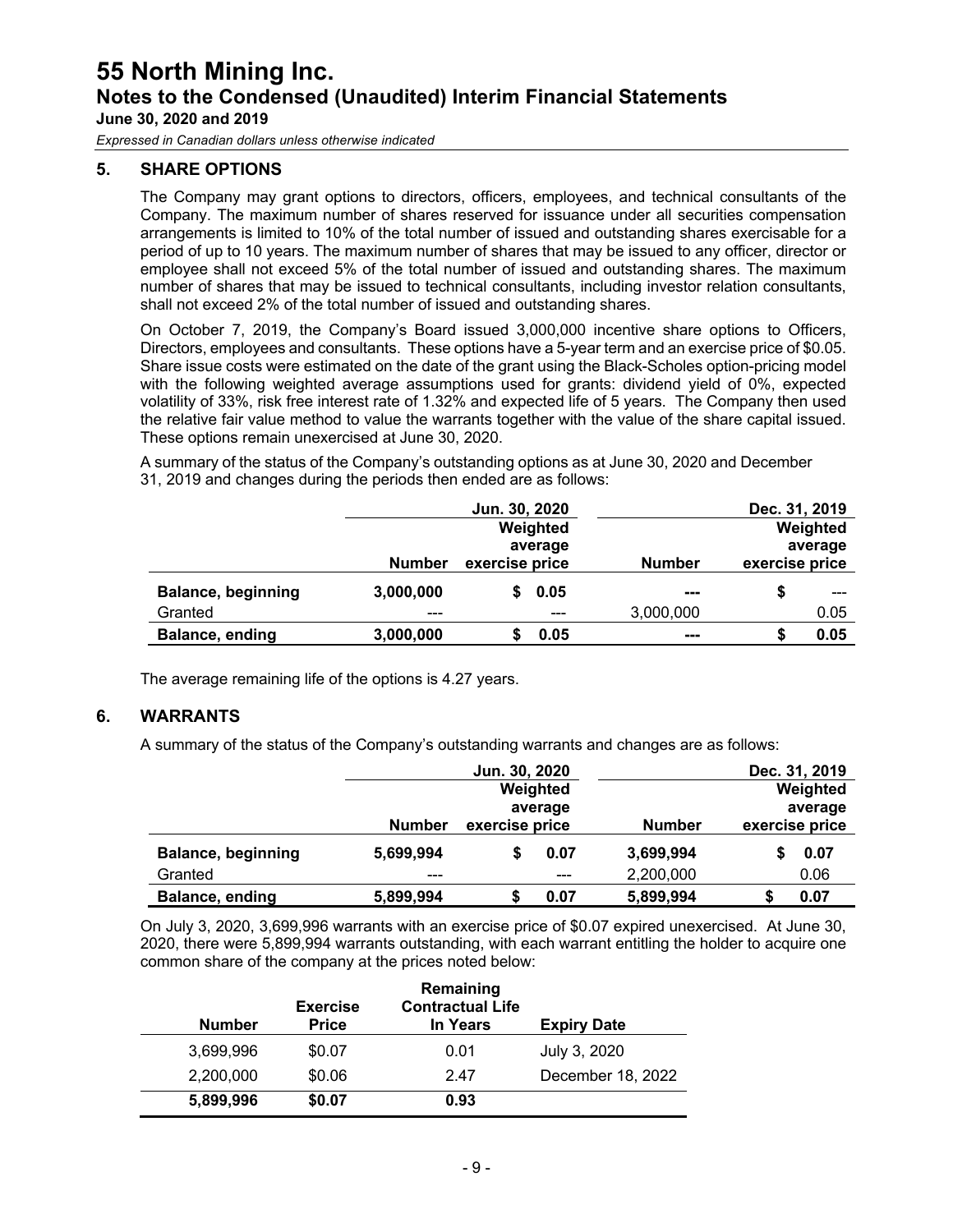*Expressed in Canadian dollars unless otherwise indicated*

#### **7. RELATED PARTY TRANSACTIONS**

At June 30, 2020, advance payable of \$520,542 (December 31, 2019 - \$389,455) is made up of monies due to a company in which certain directors of the Company are shareholders. The advances are unsecured, non-interest bearing and due on demand.

Key management personnel are those persons having authority and responsibility for planning, directing and controlling the activities of the group, directly and indirectly, include any director (whether executive or otherwise) of the Company. Total fees paid to the Company's CEO during the three and six months ended June 30, 2020 is \$30,000 (three and six months ended June 30, 2019 - \$NIL) with \$30,000 remaining in accounts payable at June 30, 2020 (June 30, 2019 - \$NIL). Total fees paid to the Company's CFO during the three and six months ended June 30, 2020 is \$7,000 and \$20,000, respectively (three and six months ended June 30, 2019 - \$NIL and \$15,000, respectively) with \$20,000 remaining in accounts payable at June 30, 2020 (June 30, 2019 - \$NIL). Total fees paid to a Company Director during the three and six months ended June 30, 2020 is \$30,000 and \$50,000, respectively (three and six months ended June 30, 2019 - \$NIL and \$30,000, respectively) with \$30,000 remaining in accounts payable at quarter end (June 30, 2019 - \$NIL). At June 30, 2020, the Company's Chairman is owed \$5,486 in expenses (June 30, 2019 - \$NIL), which amount remains in accounts payable at quarter-end.

#### **8. CAPITAL MANAGEMENT**

The Company's total negative capital balance of \$576,087 consists of \$28,940,766 of share capital and \$116,400 of warrant reserve with an offsetting deficit of \$29,633,253.

The Company's objectives when managing capital, which consists of shareholders' equity, are to safeguard its ability to continue as a going concern, so that it can continue to provide returns for shareholders and benefits for other stakeholders, and to provide an adequate return to shareholders by pricing products and services commensurately with the level of risk.

The Company sets the amount of capital in proportion to risk. The Company manages the capital structure and adjusts it in the light of changes in economic conditions and the risk characteristics of the underlying assets. In order to maintain or adjust the capital structure, the Company may adjust the amount of dividends paid to shareholders, return capital to shareholders, issue new shares, or sell assets to reduce debt.

The Company monitors capital from time-to-time using a variety of measures. Monitoring procedures are typically performed as a part of the overall management of the Company's operations. The Company's strategy during the period, which was unchanged from the prior period, was to maintain its ability to secure access to financing at a reasonable cost. The requirements and terms of sources of capital cannot be predicted and change in ways the Company cannot predict.

#### **9. RISK MANAGEMENT AND FAIR VALUES**

Management's risk management policies are typically performed as a part of the overall management of the Company's operations. Management is aware of risks related to these objectives through direct personal involvement with employees and outside parties. In the normal course of its business, the Company is exposed to a number of risks that can affect its operating performance. Management's close involvement in operations helps identify risks and variations from expectations. The Company has not designated transactions as hedging transactions to manage risk. As a part of the overall operation of the Company, management considers the avoidance of undue concentrations of risk. The risks and the actions taken to manage them include the following: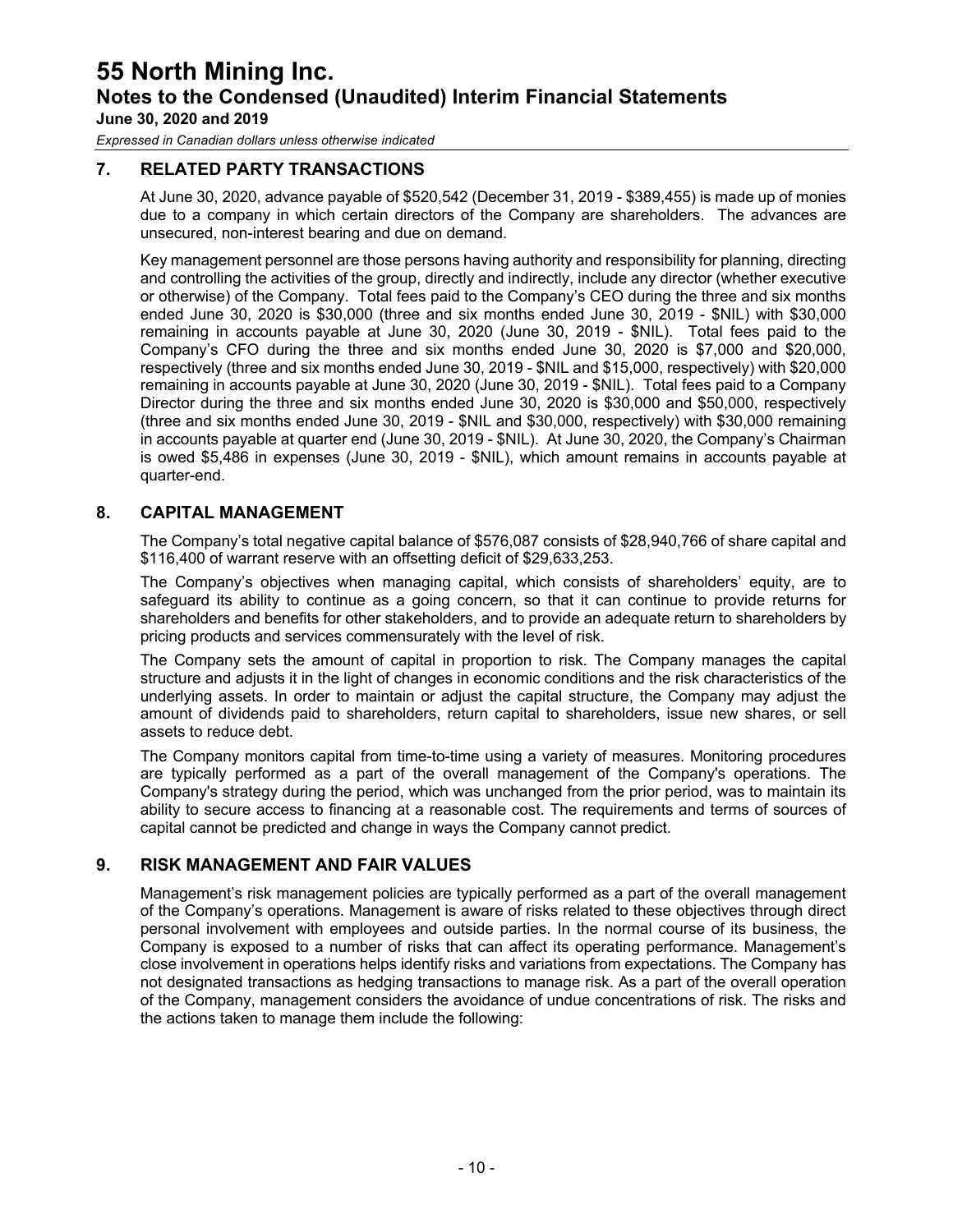**June 30, 2020 and 2019**

*Expressed in Canadian dollars unless otherwise indicated*

#### **9. RISK MANAGEMENT AND FAIR VALUES (CONT'D)**

#### **Liquidity risk**

Liquidity risk is the risk that the Company cannot meet its financial obligations associated with financial liabilities in full. The Company's main sources of liquidity are external sources of debt and equity. The funds are primarily used to finance working capital and capital expenditure requirements. The Company's current liabilities exceed its current assets by \$576,087.

Accounts payable, accrued liabilities, advance payable due to related parties and promissory note payable are due within one year.

#### **Credit risk**

Credit risk arises from the possibility that debtors may be unable to fulfill their commitments. For a financial asset, this is typically the gross carrying amount, net of any amounts offset and any impairment losses. The Company has credit policies to address credit risk on accounts receivable, which may include the analysis of the financial position of the debtor and review of credit limits. The Company also may review credit history before establishing credit and review credit performance. An allowance for doubtful accounts or other impairment provisions are established based upon factors surrounding credit risk, historical trends and otherinformation.

A financial asset is past due when a debtor has failed to make a payment when contractually due. The Company has no financial assets that are past due and does not have an allowance for doubtful accounts receivable.

#### **Currency risk**

Currency risk is the risk that changes in foreign exchange rates may have an effect on future cash flows associated with financial instruments. Changes in the applicable exchange rate may result in a decrease or increase in foreign exchange income or expense. The Company only enters into transactions in Canadian dollars and is not exposed to currency risk.

#### **Interest rate risk**

Interest rate risk is the risk that changes in market interest rates may have an effect on the cash flows associated with some financial instruments, known as interest rate cash flow risk, or on the fair value of other financial instruments, known as interest rate price risk. Obtaining a promissory note with a fixed interest rate minimizes cash flow risk.

#### **Other price risk**

Other price risk is the risk that changes in market prices, including commodity or equity prices, will have an effect on future cash flows associated with financial instruments. Mineral prices are affected by numerous factors such as the sale or purchase by various central banks and financial institutions, interest rates, exchange rates, inflation or deflation, fluctuations in the value of the US dollar and other foreign currencies, global and regional supply and demand, and the political and economic conditions of major gold-producing countries throughout the world.

#### **Fair values**

The fair values of the Company's financial assets and liabilities consisting of cash, accounts receivable, advances to related party, accounts payable, due to related parties and promissory note payable approximate their recorded values as at June 30, 2020 and December 31, 2019 due to their short-term nature.

Fair value is an estimate of the amount at which items might be exchanged in an arm's length transaction between knowledgeable willing parties who are under no compulsion to act. Fair value should not be interpreted as an amount that could be realized in immediate settlement of the instruments. The estimate of fair value at the end of the periods may not represent fair values at any other date. The determination of fair value is also affected by the use of judgment and by uncertainty.